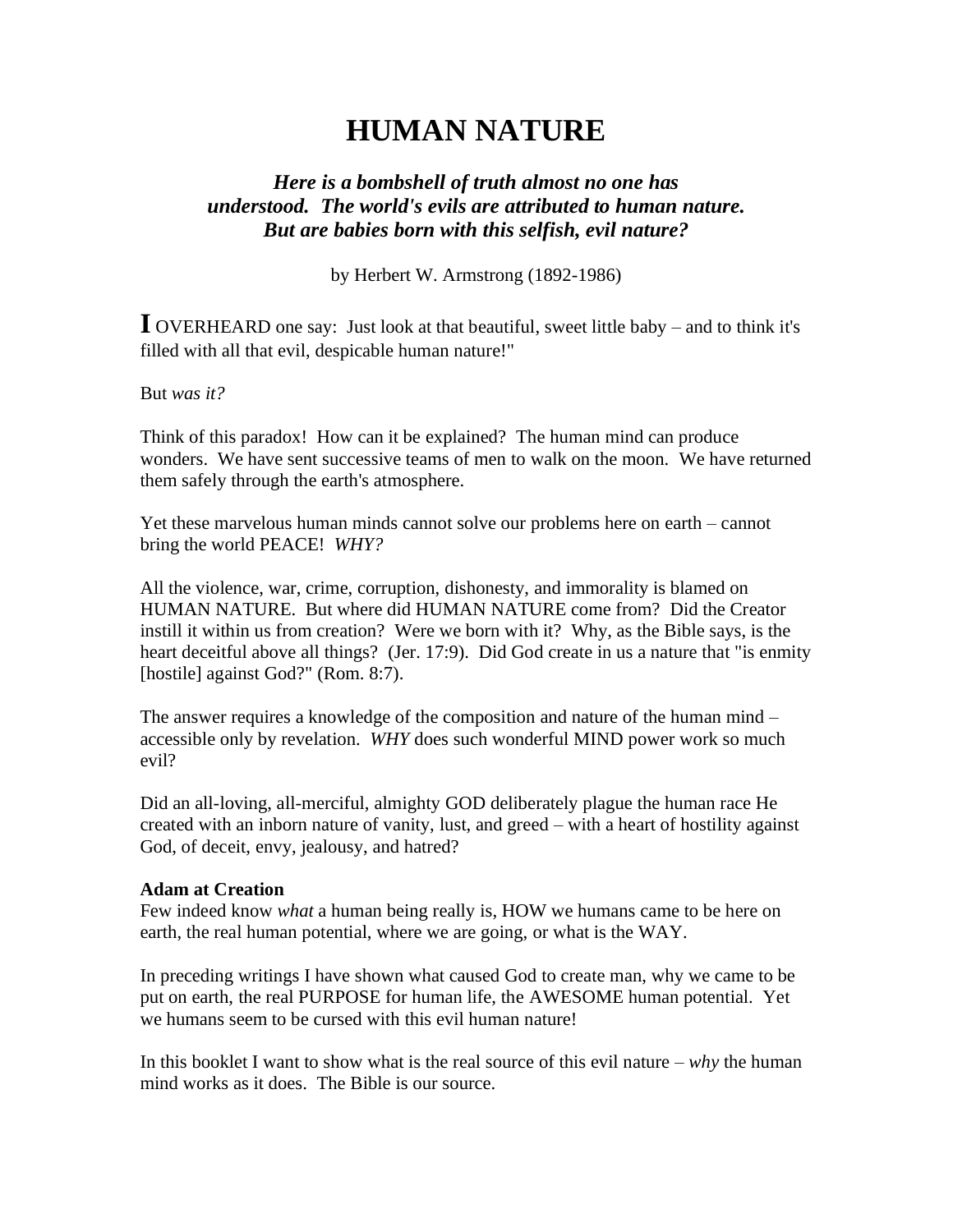So first, let's see what is revealed about the first man, Adam, and his nature at the time of his creation.

The Bible reveals only the most brief high points of human history for the first two thousand-plus years – a third of all the time from the creation of man to now! Only eleven chapters are devoted to the history of that span of time. The account of the first created couple is merely the briefest possible summary.

The first humans were the last act of creation on the sixth day of what is commonly called "creation week", recorded in the first chapter of Genesis.

God had created plant life – the flora – on the third day of that week, animal life – the fauna – on the fifth and sixth, each reproducing "*after its own kind*." Cattle reproduced after the cattle kind (v. 25), lions after the lion kind, horses after the horse kind, etc.

Then God said, "Let us make man in our image, after our likeness."

In other words, "Let us make MAN *after the GOD kind!*" God was actually reproducing Himself!

And notice, the name God – the Hebrew name as originally written throughout Genesis 1, is Elohim. It is a plural noun, like family, group, church. It is ONE family composed of more than one person. It is like one team, one church, but each composed of multiple persons. The God to whom Jesus prayed is the FATHER of the FAMILY that is GOD. God IS a FAMILY – but ONE family, ONE GOD.

"So God created man in his own image, in the image of God created he him, male and female created he them." WHY? Because human reproduction is the type of God's reproducing Himself. And physical reproduction requires both male and female.

But continue: "And God blessed them ...." Did He bless them by creating in them an evil sinful nature, utterly unable to be subject to God's right way of life? But continue this passage: "... and God said unto them, Be fruitful, and multiply, and replenish the earth" (Gen. 1:28).

"And God saw every thing that he had made, and behold, it was very good" (v. 31). If the first humans – as God had created them – were VERY GOOD, could it include a hostile and evil nature that was very BAD?

That ought to give every reader something to think about!

## **No Rebellion**

Now what does this record of the creation of the first humans reveal as to Adam's nature at the time of his creation? I repeat: Only the very most brief high spots are recorded here. The little that is revealed gives us, however, all we really need to know.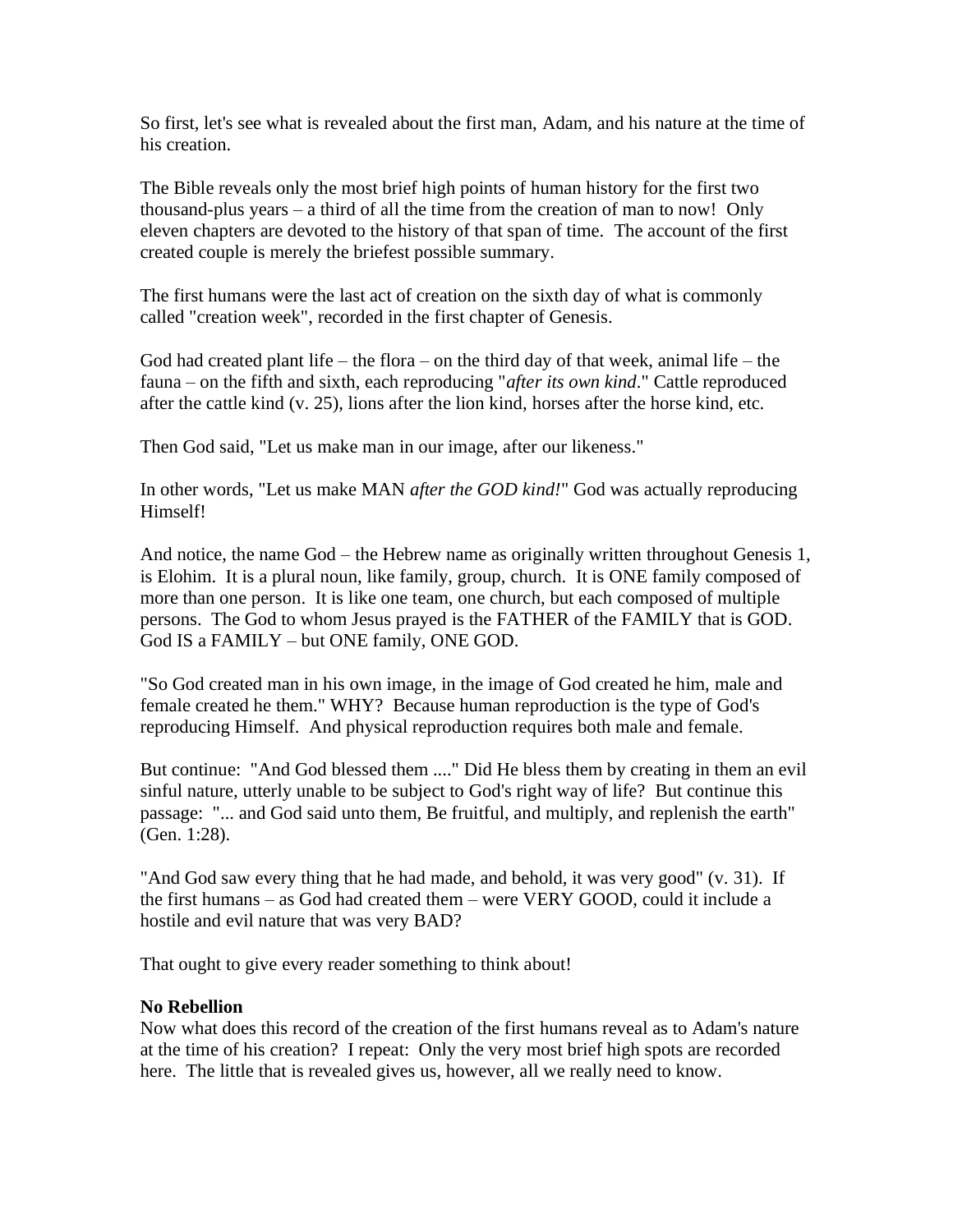Here it is: "And out of the ground the Eternal God formed every beast of the field, and every fowl of the air; and brought them unto Adam to see what he would call them ..." (Gen. 2:19).

Here, in the briefest of summaries, we may see clearly whether this short account reveals a rebellious and disobedient nature in Adam, or one of compliance and obedience.

Absolutely NO REBELLION is indicated here. We find, instead, the response that Adam gave names to all cattle, to the fowl of the air, and to every beast of the field.

This incident reveals Adam's attitude and nature as he was created, PRIOR TO his temptation by Satan (which is recorded in chapter 3). Notice carefully. Absolutely NOTHING in the account of this pre-temptation incident indicates in Adam the presence of an evil, hostile, rebellious attitude or nature. It does not reflect a heart that is deceitful above all things and desperately wicked, as human nature is described (Jer. 17:9), nor a carnal mind that is enmity (hostile) against God and which "is not subject to the law of God, neither indeed can be" (Rom. 8:7).

Nor, on the other hand, does it reveal a nature filled with the Spirit of God. Adam had not yet been confronted by Satan, had not disobeyed, nor had he taken of the "tree of life" to receive the indwelling LOVE and POWER of God's Holy Spirit, which would have imparted the DIVINE NATURE (2 Peter 1:4).

So prior to the temptation by Satan, we have only the revelation that Adam's NATURE, as God created him, was not evil, hostile and diabolical. There may have been the physical and mental nature of self-preservation and such things. But *NOT* the evil nature of SELF-centeredness.

We need to realize that God created Adam and the human race for a PURPOSE. We need to have clearly in mind, at this point, WHAT that purpose is.

## **A Super King**

Angels had inhabited this planet before the creation of man (2 Peter 2:4-6). These angels had sinned. God had set over them a king – Lucifer, a super archangel – to govern them with the GOVERNMENT OF GOD (Is. 14:12-15; Ezek. 28:11-17).

This super king, Lucifer, was, of all created beings, supreme in created perfection (Ezek. 28:12, 15). But, remember, holy and righteous CHARACTER is something that *cannot* be created in one instantaneously by fiat. It must be *developed* in an independent entity through a process in which one comes to recognize the right way from the wrong, to choose the right and reject the wrong even against self desire.

The great Lucifer and the angels who followed him (apparently a third of all angels) were originally created as holy beings, composed of spirit, immortal. But in order that they have personality and individuality as independent beings, it was necessary that they be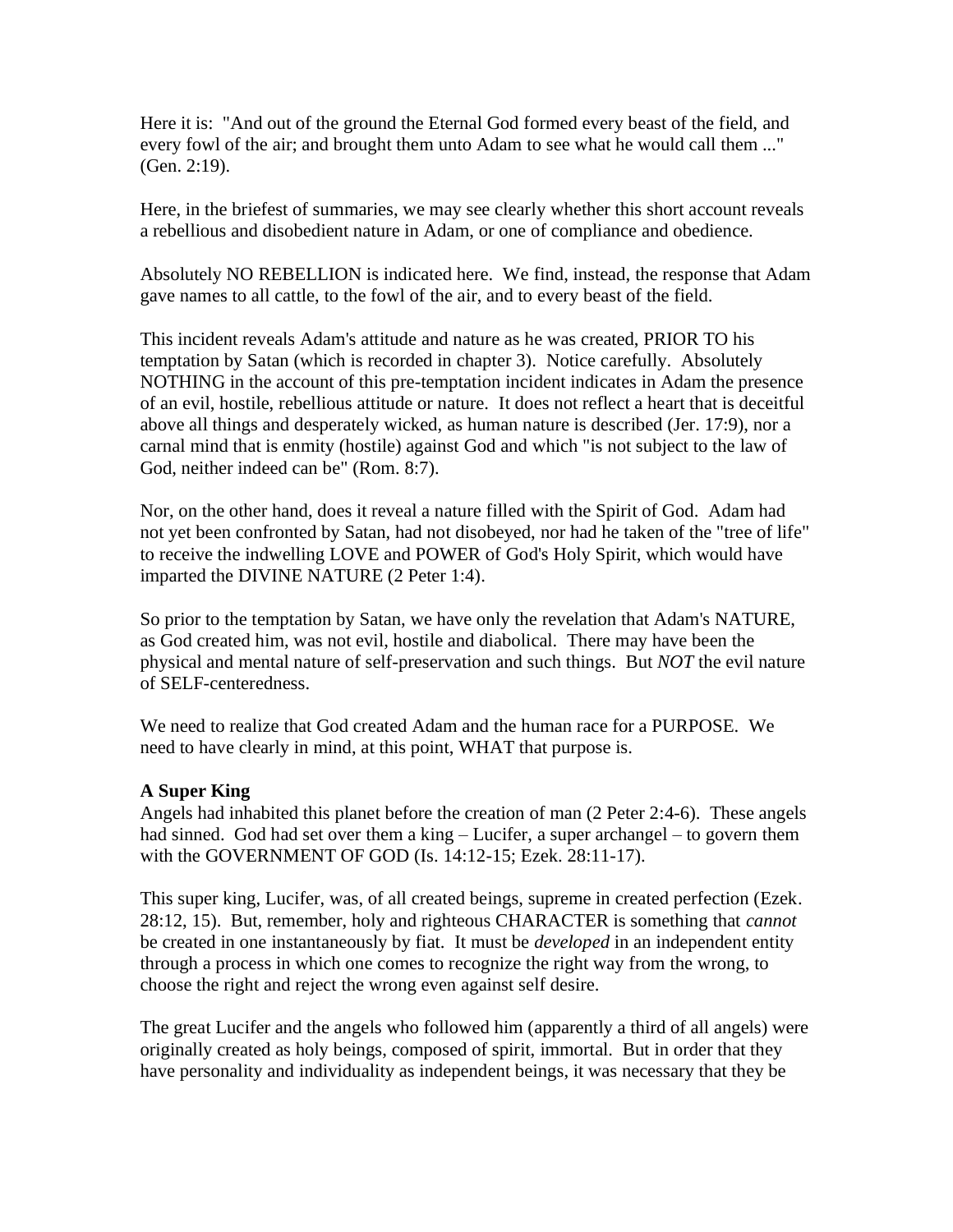provided with faculties for knowing, thinking, reasoning, and making their own decisions and choices.

These angels followed their king Lucifer in the decision to turn from and rebel against the GOVERNMENT of God – God's WAY OF LIFE. That is the way of love – outgoing concern for the good of others – the way of humility, obedience to and love for their MAKER, of giving, serving, cooperating, and sharing. They turned to THE WAY of vanity, lust and greed, of rebellion, jealousy and envy, of competition, strife and violence, of resentment, bitterness and destruction. Obviously the other two thirds of the angels and archangels have remained holy, loyal, and obedient to God's government.

## **God's Purpose**

But now, to carry out God's purpose for the inhabitants of this earth, to accomplish the grand and awesome PURPOSE throughout the entire universe that could have been theirs, God is REPRODUCING HIMSELF through human beings!

The super archangel Lucifer was the supreme pinnacle of God's creative power in a created being. When he turned to rebellion, it left ONLY GOD Himself who could be utterly relied on NEVER to deviate from God's WAY – God's GOVERNMENT. It is impossible for God to sin – because he WILL NOT! It now became God's purpose to reproduce Himself through human beings.

That required the development in human beings of God's own holy, righteous character. It was necessary, for this purpose, that man be composed of physical matter, that he CHOOSE God's government, reject Lucifer's (now Satan's) self-centered rebellious way, and strive to overcome it. God's PURPOSE in having put humans on earth can be achieved only by man coming to choose God's GOVERNMENT as God's way of life – to reject with utter finality Satan's way, completely overcoming it.

So God created MAN out of physical matter. God created in man a MIND like God's, though of course inferior, because it was composed of physical brain, empowered with intellect by a human spirit (essence) in each.

Although the holy and righteous *character* to be developed within man must actually come from God, each human must make his own decision. He must make his own choice to reject Satan's WAY, and to obey God's government.

## **Adam's Choice**

Adam was compelled, therefore, to make the choice. God purposely allowed Satan opportunity to confront Adam with his way of rebellion. But He did NOT allow Satan to get to Adam first. God Himself instructed Adam in GOD'S way – the way of the GOVERNMENT OF GOD based on the LAW OF GOD, just as Lucifer and his angels had been first instructed in the ways of the government of God.

Then God allowed Satan to confront Adam. Satan got to Adam through his wife. Satan subtly deceived Eve into DISBELIEVING what God had taught them. Adam followed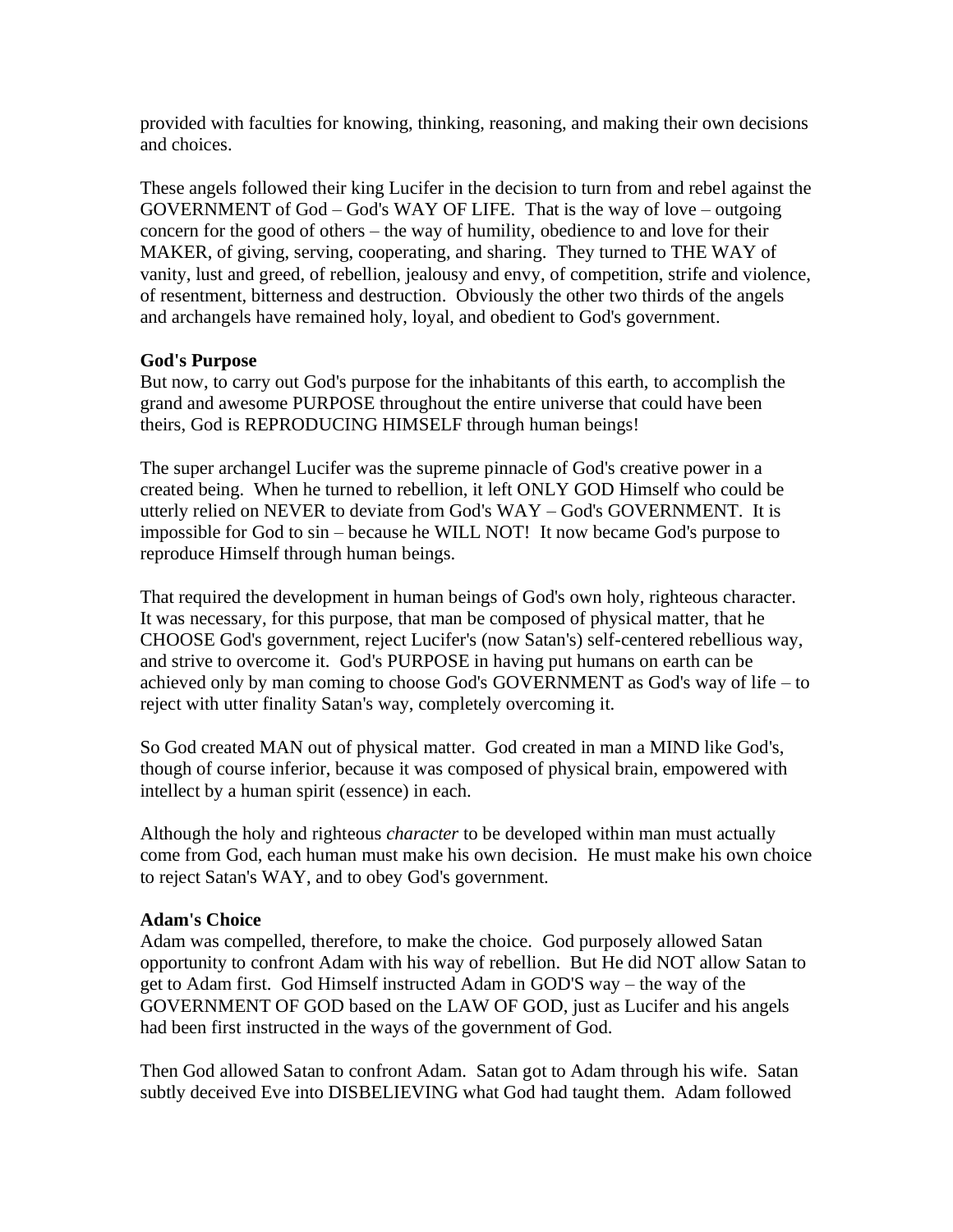her in choosing rebellion and rejecting God's rule and government over them. They took to themselves the knowledge of what is good and what is evil – deciding for themselves right from wrong.

Then, something happened to the minds of Adam and Eve – the eyes of both of them were opened (Gen. 3:7). The spirit and attitude of rebellion had entered their minds. Their minds (hearts) now had become perverted – deceitful and desperately wicked.

And that evil in them came from Satan, not from God! They were NOT created with this evil nature.

But how did humanity, today, come to have this evil attitude we call "HUMAN Nature"? Did the children of Adam and Eve inherit it from them? Or, was it passed on by heredity?

Let me give you an example of heredity. God put Adam to sleep and removed one of his ribs, out of which He made Eve. Do all men today find themselves short one rib by heredity? Of course not. *Acquired* characteristics are not passed on by heredity.

## **Evil Nature by Heredity?**

Adam and Eve chose and acquired the "nature" or attitude of sin from Satan. It was not passed on by heredity. Jesus Christ called their second son "righteous Abel".

Then how do we humans come to have (universally) this evil attitude we call human nature today?

It's partly explained in the apostle Paul's second letter to the Corinthian church. He said he desired to present that church "as a chaste virgin to Christ. BUT I fear, lest by any means, as the serpent beguiled Eve through his subtilty, so your minds should be corrupted from the simplicity that is in Christ" (2 Cor. 11:2-3).

Satan was still around when Paul wrote. (The reason is explained elsewhere.) The people at Corinth had not received this evil nature by heredity. Rather, the apostle feared lest they (in this NEW Testament time) should be beguiled into evil attitudes in the same manner as was the original mother Eve – directly by Satan.

Eve did not have a mind that was evil before Satan came along and confronted her. But Satan, by subtlety, deceived Eve. Eve's children were not born with this evil nature. Nor were the people of the Corinthian church. But Paul feared lest Satan, still around after some 4,000 years, pervert Corinthian minds directly, as he had done to Eve.

Satan was still around when Christ was born. He tried to destroy the Christ child by having Him murdered. Satan was still around when Jesus was thirty and baptized. And he tried to destroy Jesus spiritually then, in the temptation. As Satan destroyed (spiritually) Adam, he tried to destroy the "second Adam". Satan is *still* around today!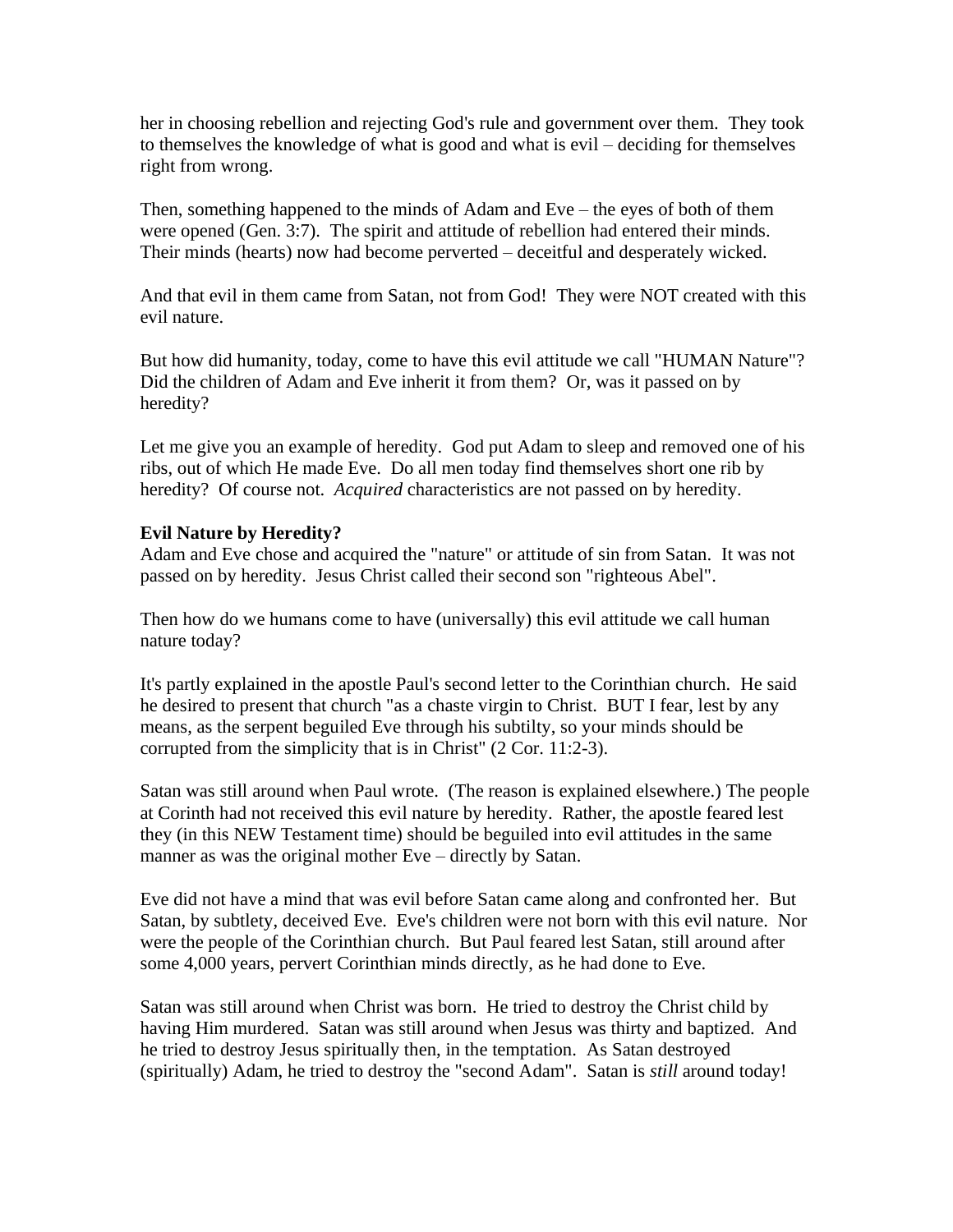But the wily Satan has succeeded in deluding many, if not most, of the best minds into believing he is a nonexistent myth. The best minds, unsuspecting, are deceived (Rev. 12:9).

Here is a truth you, the reader, need to know!

## **Satan's Wavelength**

To the church at Ephesus, God said through the apostle Paul (Eph. 2:1-2): "And you [who] ... in time past ... walked according to the course of this world, according to the prince of the power *of the air*, the spirit that now worketh in the children of disobedience ...."

GRASP IT! Satan is here called "*the prince of the power of the AIR!*" I could not have understood that 60 years ago. I did not then realize how communication by sound and by picture can be broadcast instantaneously through the air.

I have stressed the point that Satan, the former great archangel cherub Lucifer, was the most perfect and powerful being that God could create as an individual being. He was perfect as originally created. But he is composed of spirit, and thus he is invisible to human eyes.

This great and powerful being, even though evil, has power literally to surcharge the air around this earth. HE BROADCASTS!

Wherever you are as you read these words, chances are there are voices and perhaps music in the air around you. A radio or television set tuned to the right wavelength would make them audible to you.

The spirit in every human being is automatically tuned in on Satan's wavelength. You don't hear anything because he does not broadcast in words – nor in sounds, whether music or otherwise. He broadcasts in ATTITUDES. He broadcasts in attitudes of SELFcenteredness, lust, greed, vanity, jealousy, envy, resentment, competition, strife, bitterness, and hate.

In a word, the selfishness, hostility, deceitfulness, wickedness, rebellion, etc. that we call "Human NATURE" is actually SATAN'S NATURE. It is Satan's ATTITUDE. And broadcasting it, surcharging the air with it, Satan actually *now works in* the unsuspecting all over the world today! That is HOW Satan deceives the whole world today (Rev. 12:9; 20:3). Being invisible, Satan is not seen by people.

This prince of the power of the air – this god of this world – is the real source of what we have come to call *"human nature"!*

Here is the real CAUSE of all the world's evils!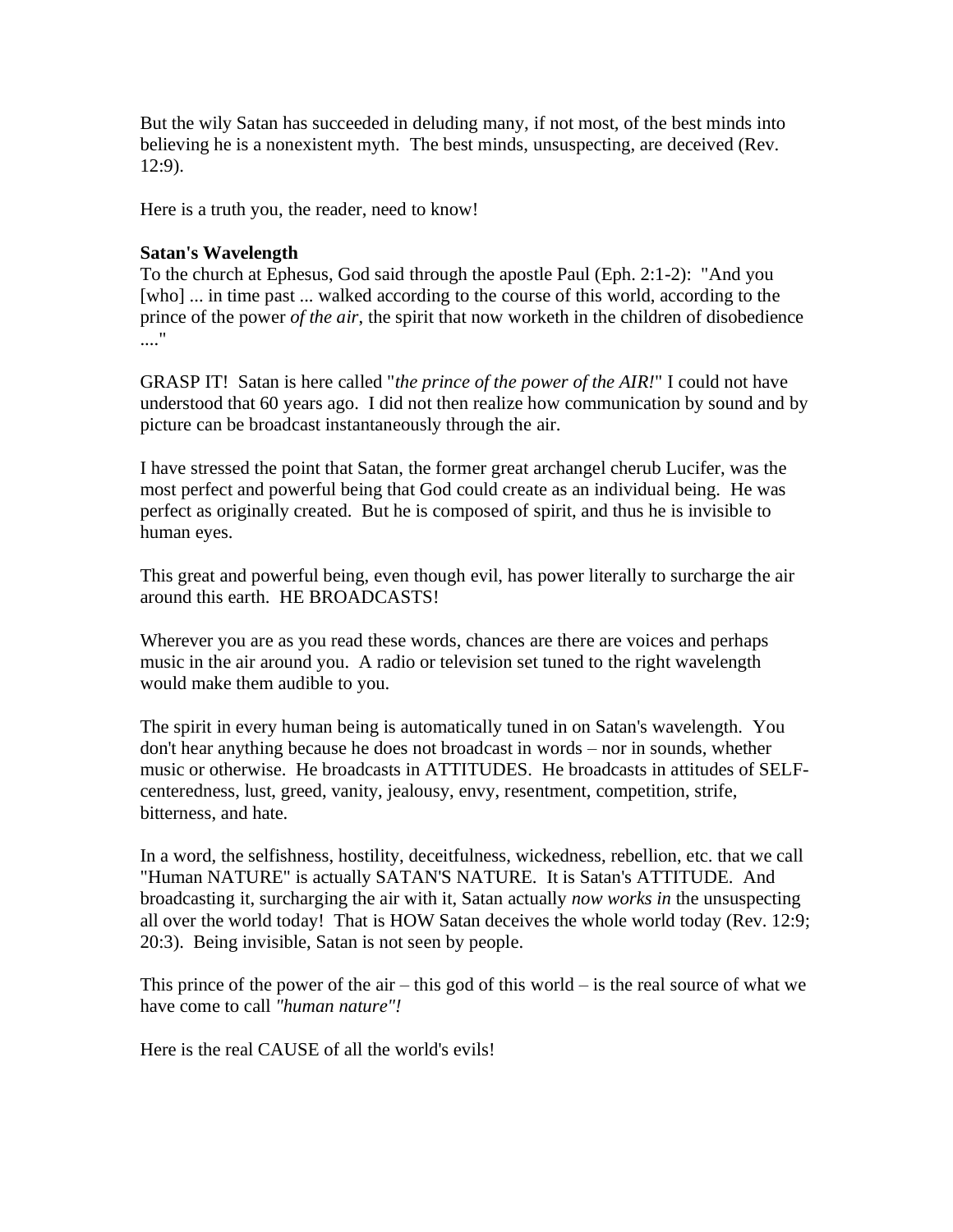But it seems nobody understands it, and therefore the world does nothing about it  $$ except to go along with it, blaming human nature and supposing it was GOD who created us with an evil nature. Actually, it is Satan's nature.

## **Spirit Communication**

Let me give you an illustration of how we can be swayed, influenced, and driven Satan's wrong way by his broadcasting through the air. When God wanted to cause captive Jews in ancient Babylon to return to Jerusalem to build the second temple, He put it in the mind of Cyrus, king of Persia. The Persian Empire had taken over the rule of empire from Babylon. Following is the explanation of how God moved Cyrus to do what God wanted.

"Now in the first year of Cyrus king of Persia ... the Eternal stirred up the spirit of Cyrus king of Persia, that he made a proclamation throughout all his kingdom ..." (Ezra 1:1) that a contingent of Jews return to Jerusalem.

God did not speak to Cyrus in words or direct communication, as He talked with Moses and God's prophets. God reached Cyrus *through Cyrus' spirit.* God stirred up his spirit, causing him to want to do it. God did cause King Cyrus to know that in issuing this proclamation he was doing it according to the will of God.

Utilizing this same principle, Satan, prince of *the power of the air,* stirs the spirits of humans, injecting into them attitudes, moods, and impulses of selfishness, vanity, lust, and greed, attitudes of resentment against authority, of jealousy and envy, of competition and strife, of resentment and bitterness, of violence, murder, and war. People do not recognize the source of these attitudes, feelings, motives, and impulses. As I said, they do not SEE the invisible Satan. They hear no audible voice. They do not know the attitude comes from Satan

(Rev. 12:9). But they come to FEEL such attitudes, impulses, and desires. That is how Satan *deceives the whole world*.

## **Self-Centered Attitude**

People will feel depressed and won't realize why. But those unaware of this phenomenon, with this self-centered attitude being broadcast and injected into their unsuspecting minds from earliest childhood, do, to a greater or lesser degree, absorb it until it becomes their normal attitude. It becomes habitual. It does not, of course, exhibit the same degree of effect in all minds – one person will become more evil than another. But the natural tendency is there. They come to have it naturally. It becomes their very NATURE. And we call it "human nature".

All this is an outstanding example of just how subtle Satan is! The finest and most brilliant human minds have been deceived by it. Thus the WHOLE WORLD has been swayed by Satan into what I often term, simply, the "GET" way of life – the way that has become *habitual* and *natural* which we term "HUMAN NATURE".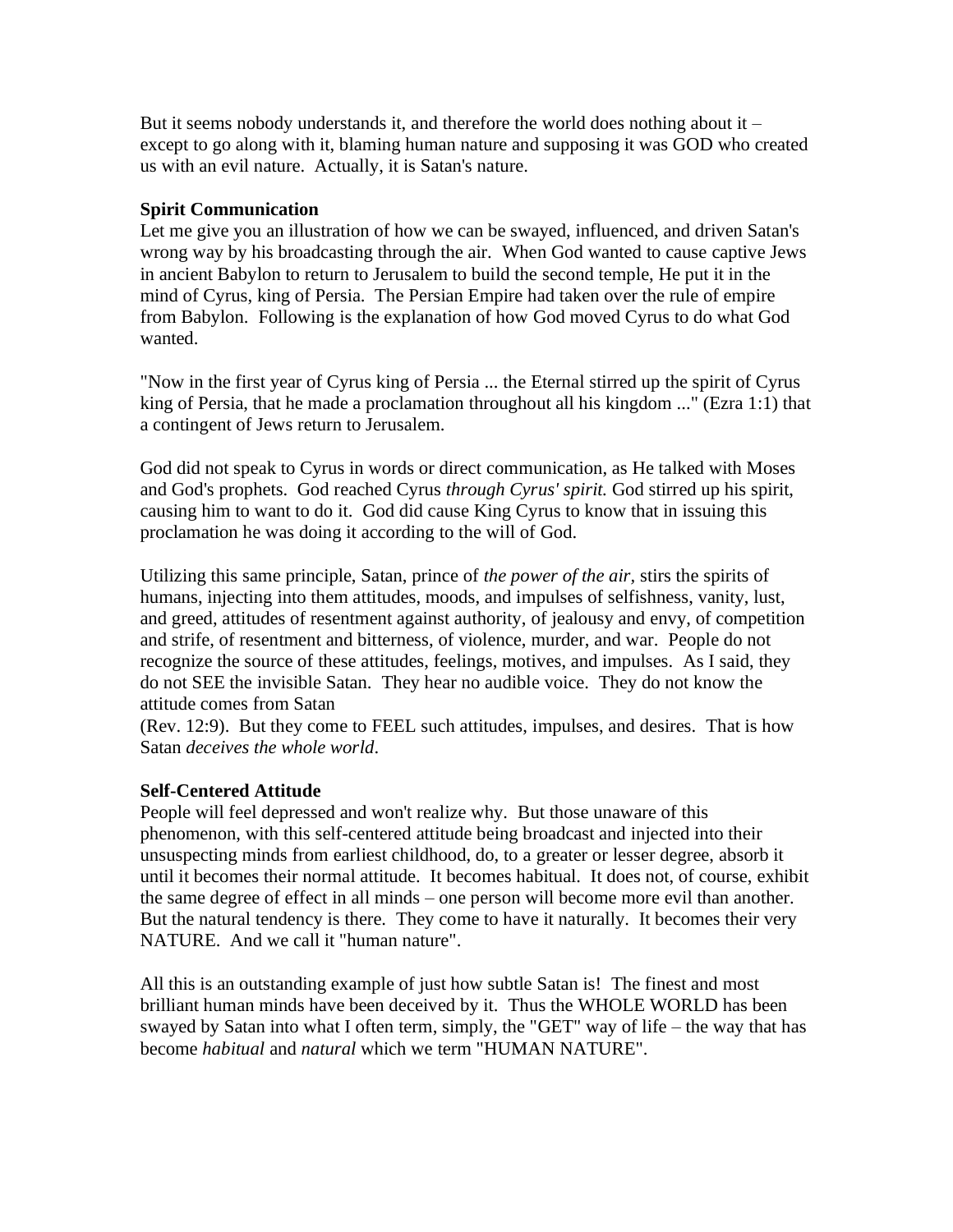Few realize how many passages in the Bible, especially in the New Testament, warn us about Satan and his subtlety. But first, before I take you to more of these, let us follow on through the 2nd chapter of Ephesians.

In chapter 1 of this letter to the church at Ephesus, the apostle Paul gives thanks and praise to God who has blessed "us" (the converts at Ephesus and Paul – all Christians) with every spiritual blessing within the heavenly sphere. God had chosen us before we were born – before the foundation of the world – predestinated to be called to spiritual studentship. God has richly lavished on us His grace. He shows that we being called in this time – this New Testament "church age" – are the first to be called to this glorious grace (emphasizing that this is NOT the time God is trying to save the world, but only those predestined to be called NOW). Paul has heard of their faith and never ceases to give thanks for it. He prays for their eyes to be opened fully to the awesome human potential – the supreme greatness of their divine heritage.

I urgently suggest the reader carefully read this first chapter in the Moffatt translation. As translated by Moffatt I think it is one of the most beautiful, uplifting, and inspiring pieces of literature I have ever read.

## **Power of the Air**

Now the highlights of chapter 2: You Christians at Ephesus were spiritually dead, but Christ has given you the impregnation of eternal life. You are now spiritually alive. In the past you lived according to the way of this world (the SELF centered way), according to the PRINCE OF THE POWER OF THE AIR. In 2 Corinthians 4:4 Satan is called the god of this world, who has blinded the minds of those who do not believe Christ and His truth. NOT that they inherited this spiritual blindness – but that Satan blinded those living in that generation directly.

But here in Ephesians 2 Satan is referred to as *the prince of the power of the air!* Notice the word power – the *POWER* of the air. Then it calls him the *SPIRIT* (being) that NOW – the time when they were living – actually was *working in* those of the world who were not obedient – that is, the world in general. The Phillips translation in modern English renders this: "You [then] drifted along in the stream of this world's ideas of living, and obeyed its unseen ruler [who is still operating in those who do not respond to the truth of God]."

Emphatically this shows Satan is the UNSEEN one who, unrealized by the people, is actually swaying their minds, leading them in what I term the "GET" way.

The Phillips translation continues (v. 3): "We all lived like that in the past, and followed the impulses and imaginations of our evil nature ... like everyone else." This "nature" has been *acquired* from Satan. It was not inherited from our parents. It was not created in us by God. That which has become *habitual* and therefore *natural* becomes a NATURE within us.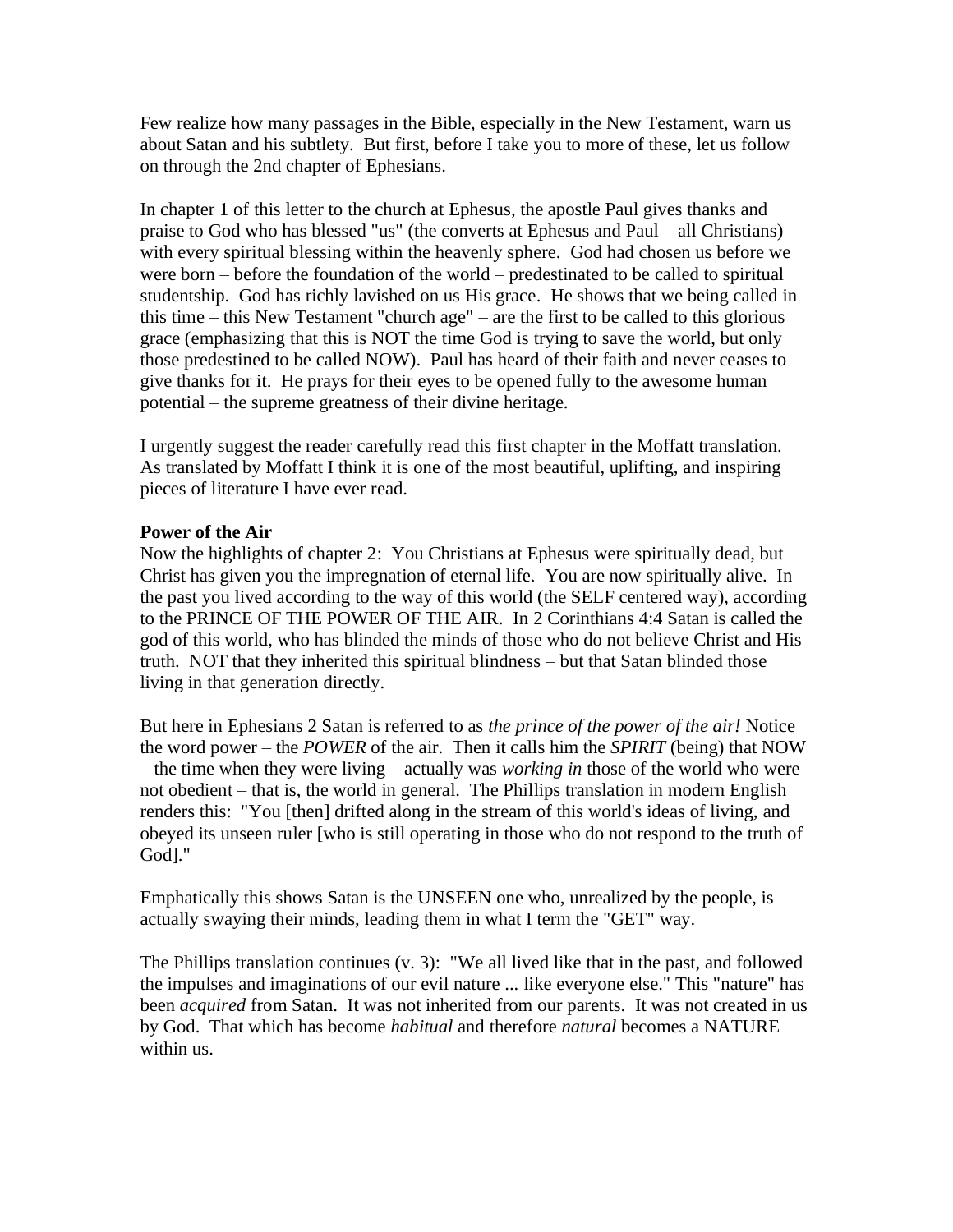Such nature is not hereditary, but an acquired characteristic. This very passage shows the author of this "nature" to be Satan, not God. The next words in the Phillips translation are: "being under the wrath of God by nature". It would make no sense at all for God's wrath to be on us because of what God put within us. Adam was *not* created with this "EVIL nature". Adam acquired it from Satan. Lucifer (Satan) was created perfect. He acquired it by false reasoning.

These Ephesians, in their generation, had acquired it from Satan. But now, in Christ, through His grace, Christ had given them *life,* who were spiritually dead because of this acquired evil nature.

#### **Effect on Converted Christians**

But how about the converted Christian? His spirit, like all others, is tuned on Satan's wavelength. The same tendency, just as if this evil nature were inherent in him from birth, is present. Satan has been injecting it since early childhood. But the true Christian has repented of that attitude and WAY. He has *rejected* it. He has turned from it. He has accepted and turned to *God's* attitude – the way of *God's government!*

The passage in Ephesians 2 explains it. People generally, in the world, are spiritually dead. They have gone along with the rest of the world in the self-centered way. As the Phillips translation renders it, they have "drifted along on the stream of this world's way of living". They have "obeyed its *unseen* ruler" [who is still operating in those who do not respond to the truth of God].

I have quoted from the Phillips translation, not because it is a more accurate or dependable translation, but because it brought out the meaning more clearly in this particular passage.

Conversion does not disconnect Satan's wavelength. The tendency to become resentful over real or fancied wrongs or injustices from others, the tendency to try to get the best of others, may still prove a temptation. *These* are the things the converted Christian must strive to overcome!

When Jesus spoke of *overcoming,* He referred to overcoming these attitudes and WAYS of Satan, which are contrary to GOD'S way. The Christian must, as Peter was inspired to write, GROW in grace and in the Knowledge of our Lord and Savior Jesus Christ – be a spiritual student.

We read in James 4:7: "Submit yourselves therefore to God. Resist the devil, and he will flee from you." This is speaking of resisting these very self-centered thoughts, attitudes, tendencies, and ways which Satan injected into us from childhood and is constantly broadcasting and injecting into unsuspecting minds through the spirit in man.

However, no man is *IMPELLED* to respond to and obey these impulses being broadcast by Satan. Satan has no power to FORCE anyone to think or do wrong. But the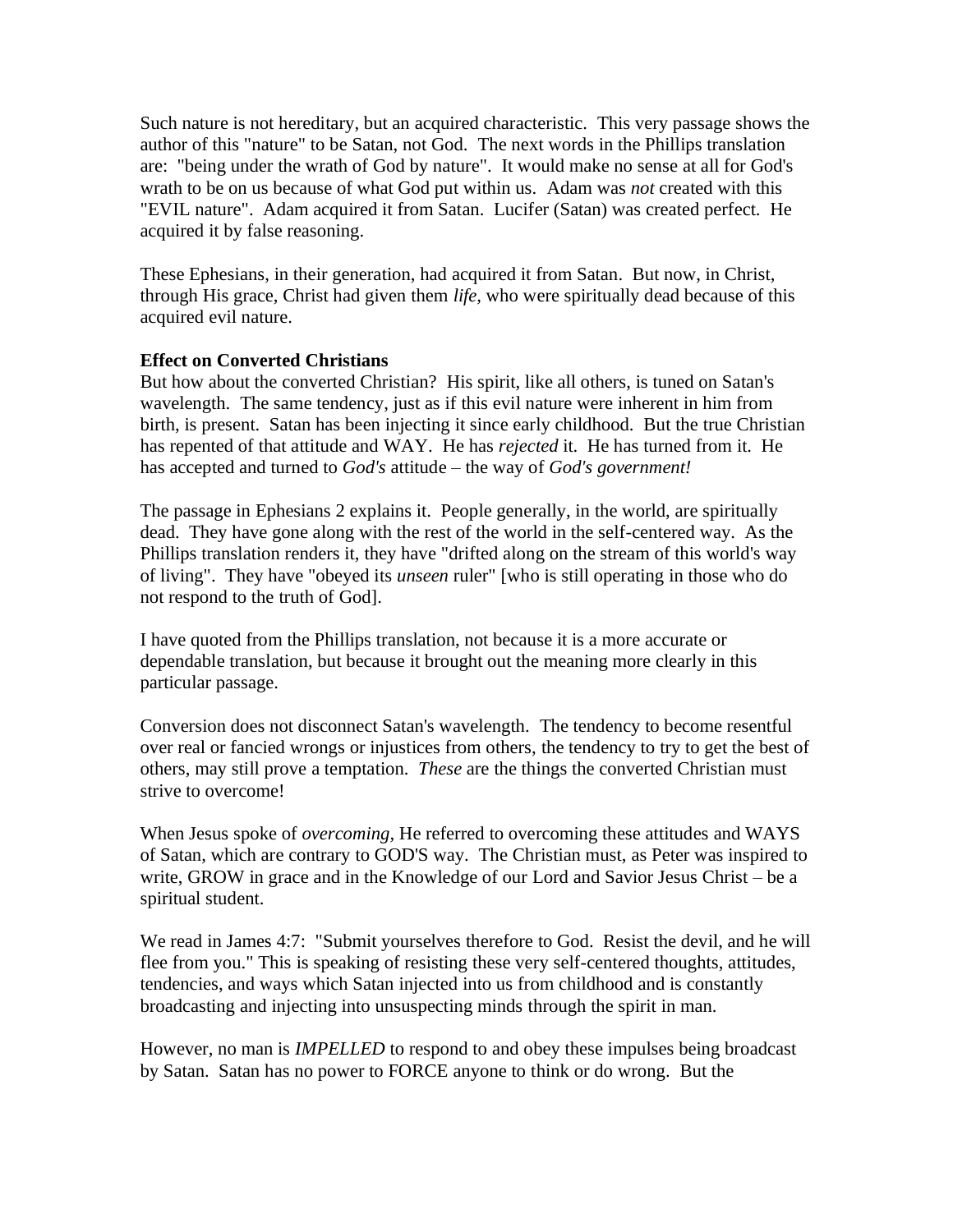unsuspecting automatically do without fully realizing what is taking place in their minds. They drift along.

## **Evil Nature Acquired**

The passage in 2 Corinthians 4:4 adds clarity to the entire thesis that this evil spiritual nature in humans has been acquired, individually by each person, from Satan.

Before I became familiar with radio, I could not have understood HOW Satan injects this evil attitude into humans. He is a *super powerful* spirit being. He was set on a throne as king over the earth. He himself, by his own reasoning processes, acquired this evil nature. God did not create it in him (Ezek. 28:15). Though disqualified now to administer the GOVERNMENT OF GOD over the earth, he must remain here *until* his successor has qualified *and* been inducted into office. There is a *reason* why Christ has not *yet* come to take over that office, remove Satan, and restore the government of God.

Before Jesus Christ could qualify to restore the *government of God* and RULE all nations, He had to withstand Satan's most severe temptation. You'll read of that supreme struggle in the 4th chapter of Matthew. Jesus had to – in human flesh – reject Satan's way and teach and prove *obedient* to *the government of God* – so He can *RESTORE* it on earth!

It was immediately after that – after Christ *qualified* to restore the *government of God* to earth – that Jesus came into Galilee, preaching the gospel of the kingdom of God, and saying, "The time is fulfilled"

(Mark 1:1, 14-15). It was never fulfilled until that titanic struggle in which Jesus resisted Satan, conquered him, and showed His *mastery* over him.

Now notice something you probably never realized before:

I have said repeatedly *this is not the time God is trying to convert the whole world*. He is calling only a comparative *very few,* now.

Why? *Why* does not God call everyone on earth *now?*

Are those of us called now getting a real SPECIAL deal?

Well, think of this: We, now called, must resist Satan, who will *pull out all stops* to attack and *DESTROY* those of us called *now!*

All others are drifting along *Satan's way anyway*. Sure, he broadcasts to sway everyone to his *self*-centered way, contrary to *God's way*. But he has the whole world already going his way. But those of us who have turned from his way are fighting to *overcome* his way, and turning to GOD'S way – the *way* of God's *government* – are the ones Satan *HATES*. He seeks specially to destroy us! Without God's protection and restraining power over Satan, we could never make it!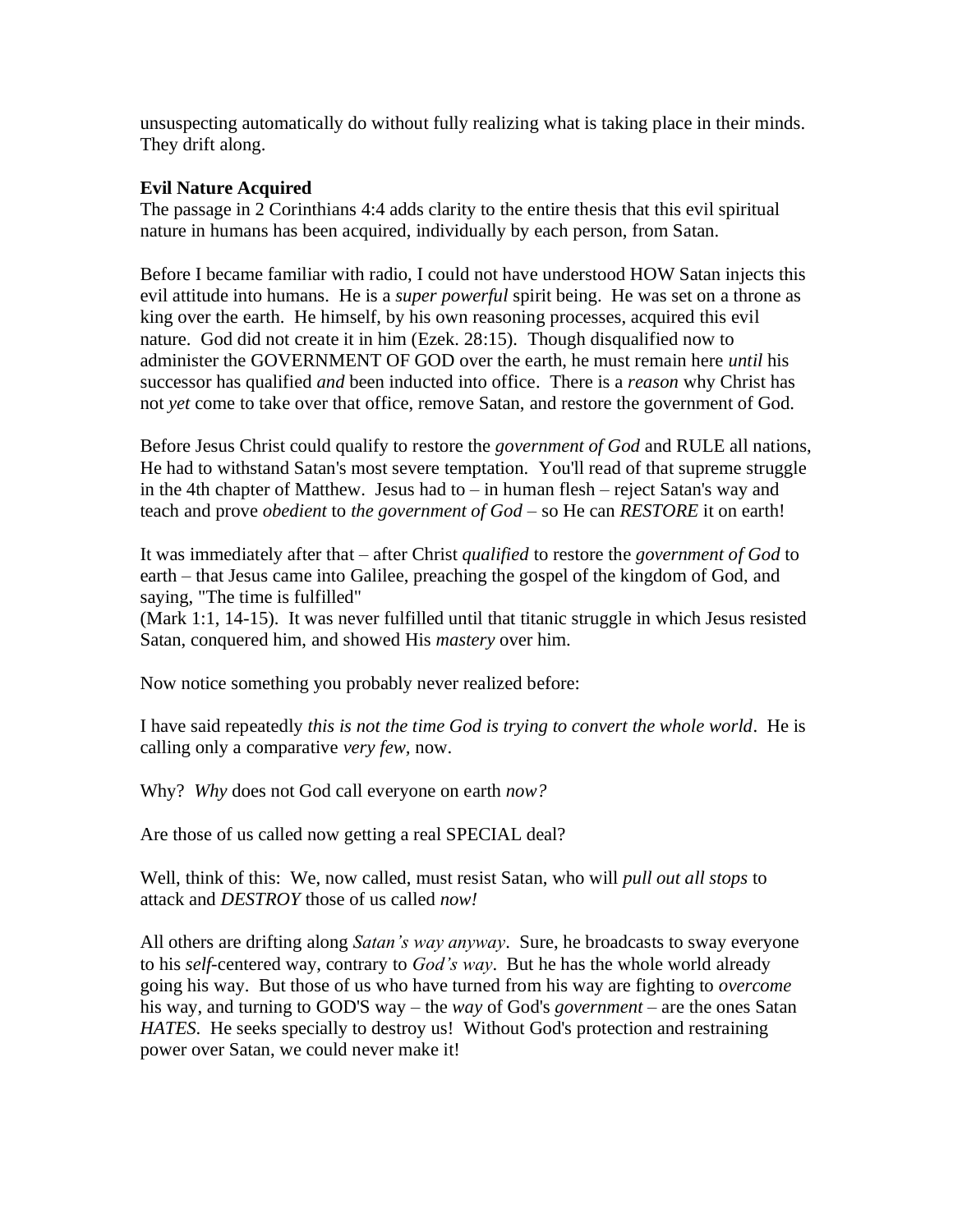## **We Must Withstand Satan**

Few, even among professing converted Christians, realize the vital and *supreme need* to be conscious and constantly aware of Satan's efforts to get to *us,* who already have turned from Satan's way and to the *way* of the *government of God*.

Few actively heed what God, through Paul, said later to the Ephesians: "Finally, my brethren, be strong in the Lord, and in the power of his might. Put on the whole armor of God, that ye may be able to stand against the wiles of the devil. For we wrestle not against flesh and blood, but against principalities, against *powers,* against the rulers of the darkness of this world, against spiritual wickedness [wicked SPIRITS] in *high places*" (Eph. 6:10-12).

There is a reason why God allows those predestinated to be called *NOW* to have to withstand Satan and his rebellion *against the government of God*.

It is necessary – in order for us to *qualify* to become rulers (under Christ) in the kingdom of God – that we *not only* reject Satan's false way but strive against it until we *overcome it,* relying all the while on God for the power to do so.

As we, from earliest childhood growing up, acquired Satan's nature, so, through conversion and the struggle of overcoming, we rid ourselves of it. We *acquire*, instead, the *DIVINE NATURE.* Peter wrote that we become *"partakers of the divine nature"* (2 Peter 1:4). We most certainly were not born with it.

So, Lucifer *acquired* that Satanic nature by his own reasoning and choice. Humans have *acquired* Satan's nature from childhood and call it "human nature". But converted Christians, who reject Satan's way and *overcome* it, turning to God's way, *become partakers of* – i.e., acquire – *the divine nature*. But for God's purpose, it was necessary that we first know and totally reject Satan's way and accept God's government.

When God does set out to *call every human on Earth* to spiritual salvation, Satan will be *bound* a thousand years, unable to broadcast his impulses and attitudes. The world will be at *peace!* Those called then will not have to battle what we do now.

But why? There has to be a reason!

## **Qualify to Rule**

To those of us being called, now, Jesus said: "And he that overcometh [Satan and his own self], and keepeth my works unto the end, to him will I give power over the nations: and he shall rule them with a rod of iron ..." (Rev. 2:26-27).

When Christ comes to *rule,* as the King of kings and Lord of lords, we who are called now will rule with and under Him, as He restores the government of God to this earth.

Notice again: "To him that overcometh will I grant to sit with me in my throne, even as I also overcame, and am set down with my father in his throne" (Rev. 3:21). Those who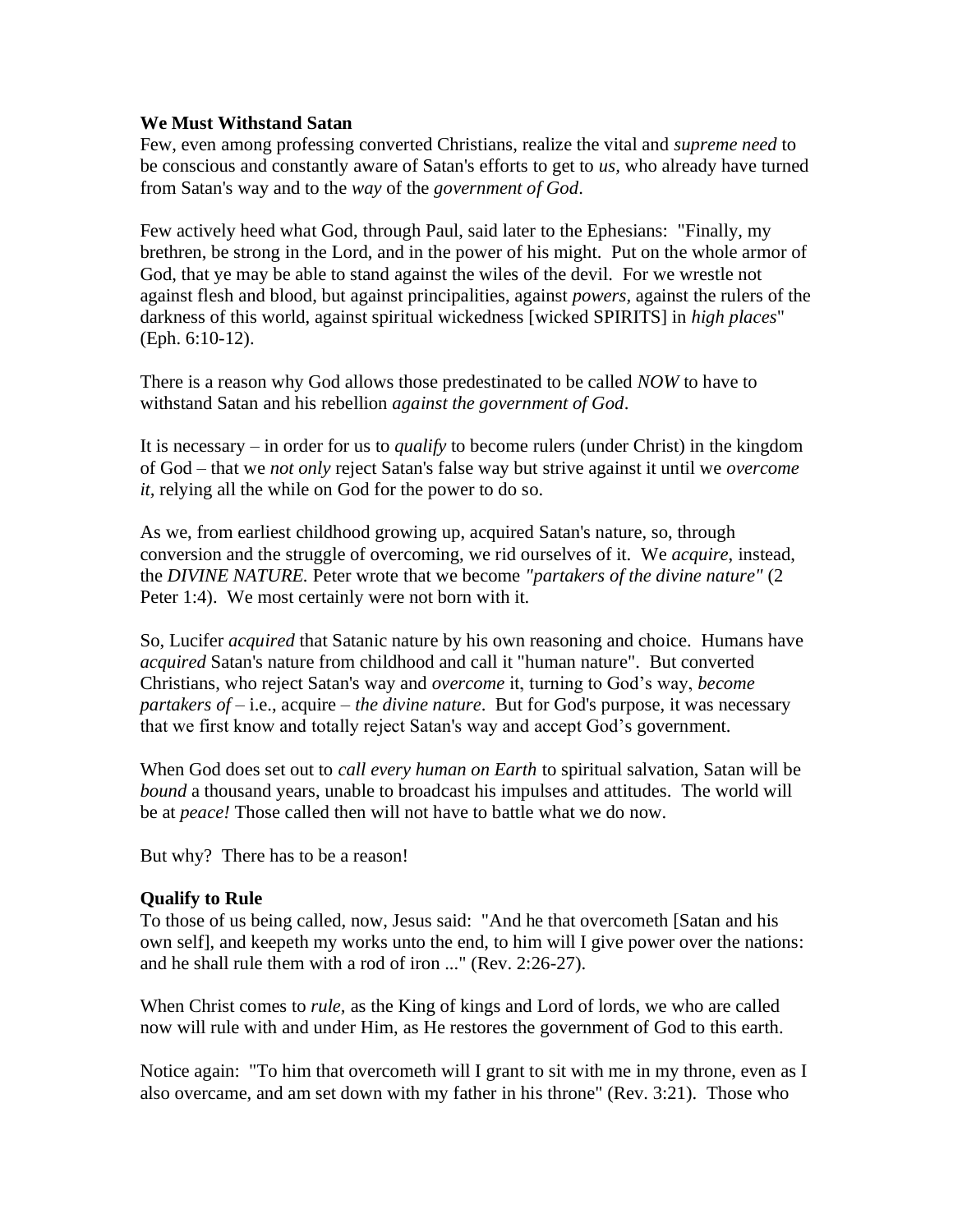shall reign *with* Christ, when He comes to restore the government of God, must overcome (and that includes overcoming *SATAN*), even as Jesus did!

Now does this apply equally to those who shall be converted after Christ comes, during the millennium?

The answer is *no!* These two quotations (above) are found in Jesus' message to the seven churches that span this church age! They do NOT apply to those called later! Do they apply only to the era of Thyatira and Laodicea? No, they apply to *all* the church age. These seven messages *do* apply to seven successive church eras. But they also apply to the whole church through *all* eras.

In other words, the Ephesus characteristics *dominated* in the first era, and the Laodicean will dominate in the last, but *some* of these characteristics are found in EVERY era. The messages apply to the *WHOLE* church (and so I have said and written for over 50 years) but certain characteristics predominate in the various eras.

But get this crux point! Jesus had to *qualify* to *rule* the earth. God's whole purpose is to r*estore* the government of God on earth and set up the kingdom of God. Jesus had to resist and overcome the temptations – very special ones – of Satan. Are *we* to rule without any such qualifications? Of course not! Those who are to rule with and under Christ when He restores the government to the earth *must qualify* – must turn from Satan's way to *God's way,* that is, to the government of God. We must root out – root and branch – Satan's *attitude* and *way,* and so thoroughly that we shall make it impossible ever to turn again to Satan's way – *impossible to sin* (1 John 3:9).

Those called to spiritual salvation after Christ comes will not have to battle Satan.

## **God's Government Restored**

Notice, Matthew 25 and Revelation 20:

First, Matthew 25, beginning verse 31: "When the Son of man shall come in his glory, and all the holy angels with him, then shall he sit upon the throne of his glory." Christ is coming in all the supreme *power* and *glory* of the Creator God! He is coming to *restore the government of God* over the *whole earth* – over *ALL NATIONS!* One *super world government!* He will restore the throne of David at Jerusalem.

Continue: "And before him shall be gathered all nations" (v. 32). He is coming to *rule* the w*orld* – to *restore* the government of God! Every government is founded on a basic *LAW*. The law of God is unlike any man-made law of any human government. It is a *spiritual* law (Rom. 7:14). Unlike man-made government laws, it regulates not alone deeds, doing, BUT attitudes toward God and man that lead to *ways* or *actions*. And it is a *HOLY* law (Rom. 7:12). It is *a way of life* – God's way! When people are governed in that attitude and way of life, there will be *peace, happiness, joy, abundance!*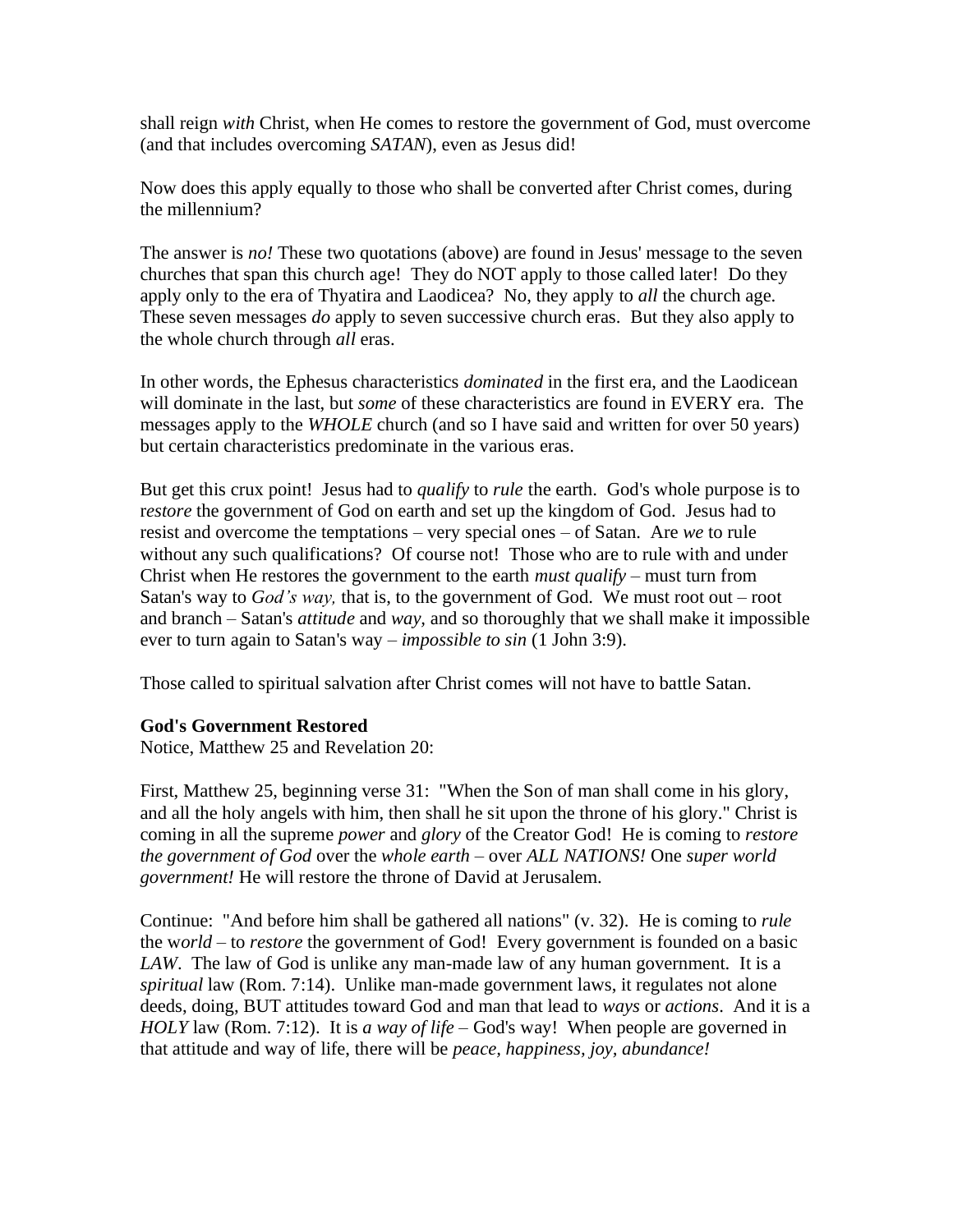But that basic law of the government of God is also the law of the Christian *way* of life. Sin (spiritually) is the transgression of that law (1 John 3:4).

Christ is coming also to call *all* people to spiritual salvation and eternal life. That is when God will seek to spiritually save the whole world – and not till then!

Continue: "And he shall separate them one from another, as a shepherd divideth the sheep from the goats: and he shall set the sheep on his right hand, but the goats on the left. Then shall the king say unto them on his right hand, Come, ye blessed of my Father, inherit the kingdom prepared for you from the foundation of the world" (Matt. 25:32-34).

The nations before the king on his throne are the nations of this world. Those called to salvation during the church age and previously (prophets, etc.), will have been resurrected to meet Christ in the air, as He descends to earth on His return (1 Thess. 4:16- 17). They will be ruling with Christ, already being immortal, composed of spirit (Rev. 2:26-27; 3:21; 5:10). They, with Christ, will compose the Kingdom of God.

## **Government and Kingdom**

It is necessary, here, to explain the difference between the government of God and the kingdom of God. The government of God was established on earth in pre-history over the angels.

But the kingdom of God is *both* the *government* of God and the *family* of God. Those now being saved spiritually will, in the resurrection, *INHERIT* the Kingdom of God. They shall have been *BORN* of God – born into the divine *FAMILY* of God. They shall be married to Christ. Of this divine spiritual marriage will be begotten and born spiritually children of God all during the thousand years commencing with Christ's return to earth as *KING*.

Now let's notice the 20th chapter of Revelation:

The apostle John is recording what he saw in vision: "And I saw an angel come down from heaven, having the key to the bottomless pit and a great chain in his hand. And he laid hold on the dragon, that old serpent, which is the devil, and Satan, and bound him a thousand years" (Rev. 20:1-2).

When Christ comes again to earth in supreme *power* and *glory,* He shall already have been crowned with many crowns. The coronation ceremony will have taken place in heaven (throne of God the Father) before His return. Christ then shall have been qualified AND inducted into office. I have said before, Satan must remain on earth swaying the nations his way *until* Christ, the successor, has both qualified AND been inducted into office.

Immediately on Christ's return, Satan shall be *BOUND*.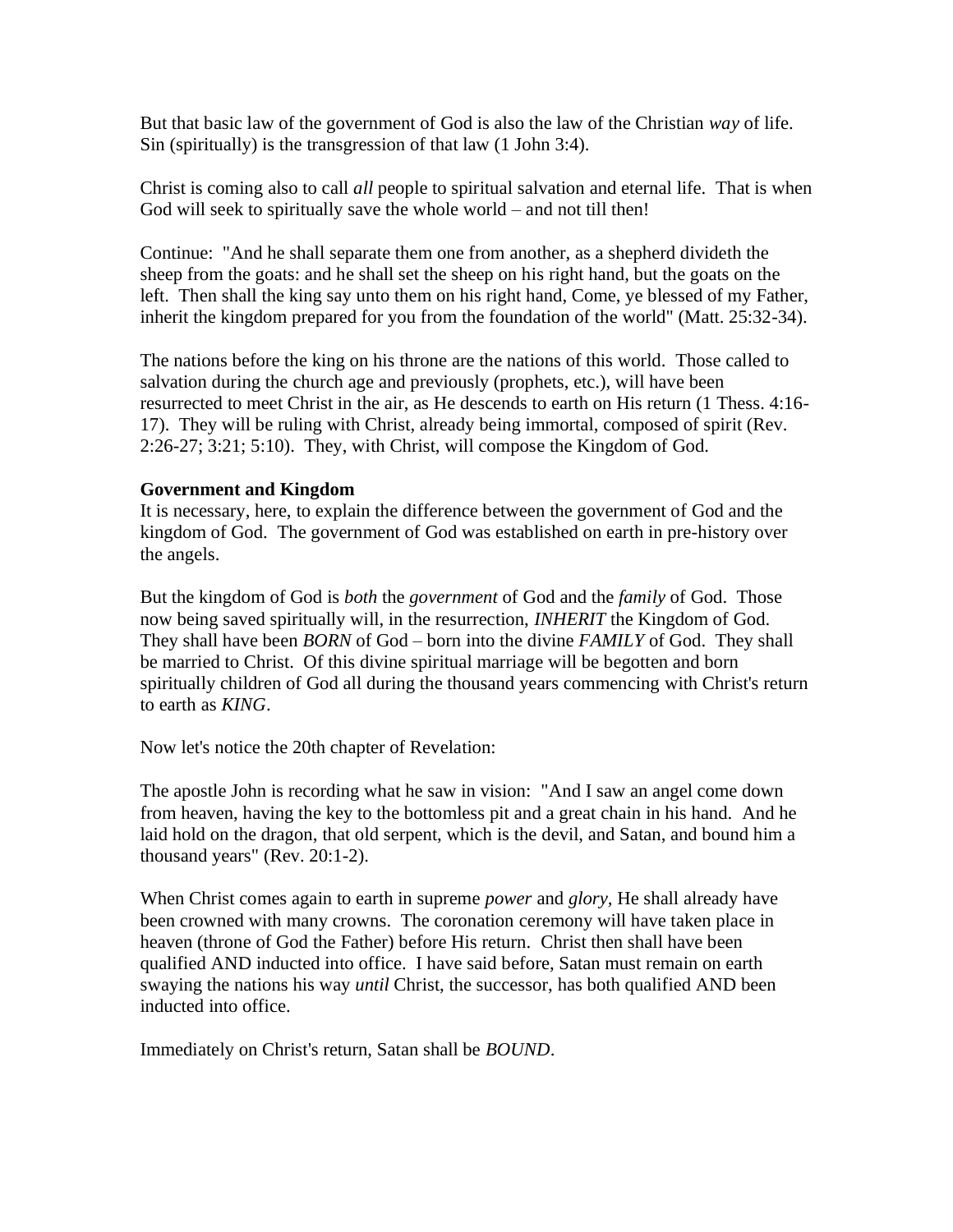Continue: "And cast him into the bottomless pit, and shut him up, and set a seal upon him, that he should deceive the nations no more, till the thousand years should be fulfilled: and after that he must be loosed a little season" (v. 3).

Those resurrected then shall reign over all nations with Christ – and a thousand years of p*eace* on earth will ensue.

Imagine what it shall be like with Christ and *resurrected* saints forming the *kingdom of God,* ruling with the government of God over all living humans who shall be left alive. Satan will be restrained from broadcasting. Christ will be ruling with God's way of life.

## **Satan Loosed**

But now notice! Verse 7: "And when the thousand years are expired, Satan shall be loosed out of his prison, and shall go out to deceive the nations which are in the four quarters of the earth ... to gather them together to battle: the number of whom is as the sand of the sea" (vv. 7-8).

Grasp it! These are people at *peace!* They have not been inoculated with the satanic *nature* we now call "human nature." They shall have been living happily in *perfect peace*. Now Satan once more broadcasts. Remember these nations are *human*. Satan is *invisible* to them. But notice the change come over them as soon as Satan is loosed and able again to sway humanity:

Verse 9: "And they [the human nations] went up on the breadth of the earth, and compassed the camp of the saints about, and the beloved city ...." Immediately "Human Nature" shall have entered into them! Immediately they shall have been filled with envy and jealousy against the saints of God, filled with wrath and violence! But God will not allow them to destroy. They shall have been told – have been warned about Satan. "... And fire came down from God out of heaven, and devoured them. And the devil that deceived them was cast into the lake of fire and brimstone ... and shall be tormented day and night for ever and ever."

## **Great White Throne Judgment**

After this shall occur the "Great White Throne Judgment" – the resurrection of all humanity from the time of Adam to Christ's coming who had not been in the first resurrection or called by God. In this judgment is to be "the book of life", meaning many, perhaps most, shall then find spiritual salvation and eternal life. In the time of their judgment, Satan will be *GONE!*

Up to now, God has called *very few* to spiritual salvation, contrary to general tradition and opinion in the "Christian" world! From Adam to Noah we have the record of only Abel, Enoch, and Noah – some 1,900 years! From Noah to Christ, there was Abraham, Lot, Isaac, Jacob, and Joseph, prior to calling the children of Israel out of Egypt. God *NEVER* offered spiritual salvation (eternal life) to the Old Testament nation of Israel, but only to the prophets and those called to *special duty*.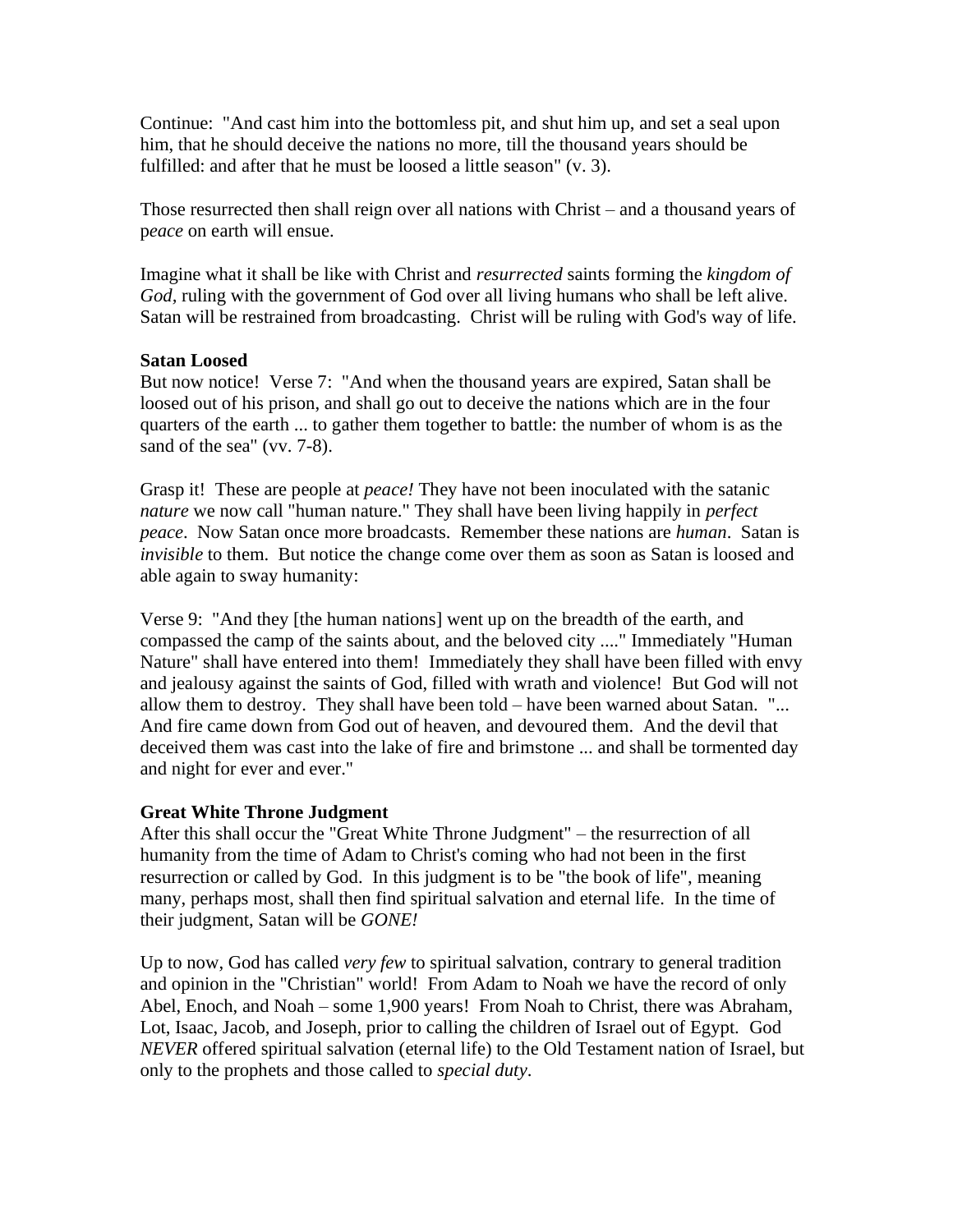From Adam to Christ, none were called to spiritual salvation *except* those called to perform a special mission.

From Christ to now, only a *very minute portion* of humanity has been called, and they for the special mission of the great commission – "Go ye therefore and *teach* (Matt. 28:19) those who are to be rulers and *teachers* (Rev. 5:10) in the Millennium.

We who have been called in this "church age" have been called to qualify as rulers with and under Christ in the Kingdom of God, restoring the government of God; in other words, to develop the holy, righteous *character* of God. But our part in the *great commission* is the assignment God has given as the means of preparing us for rulership with and under Christ when He comes – and that is now soon!

## **Little Children and Human Nature**

This booklet began with the question of whether this evil "human nature" is born in a sweet tiny baby. Let me now, before I conclude, quote three passages from the Bible.

"And they brought unto him [Jesus] also infants, that he would touch them .... Jesus called them unto him, and said, Suffer little children to come unto me, and forbid them not; for of such is the kingdom of God"

(Luke 18:15-16). The evil nature which some erroneously have supposed was born in babies is the nature of Satan's kingdom, but "of such" – these babies – is the kingdom of God.

"At the same time came the disciples unto Jesus, saying, Who is the greatest in the kingdom of heaven? And Jesus called a little child unto him, and set him in the midst of them, and said, Verily I say unto you, Except ye be converted, and become as little children, ye shall not enter into the kingdom of heaven" (Matt. 18:1-3).

"Jesus said, Suffer little children, and forbid them not, to come unto me: for of such is the kingdom of heaven" (Matt. 19:14).

We humans start out at birth all right. But soon we begin to absorb and *acquire* the selfish, self-centered attitude broadcast by Satan. But Satan's kingdom of angels – now turned to demons – rejected the government of God, and it was thus removed from earth.

God's purpose in having created and put humans on earth was to develop in them god's own holy and righteous character. God wants a people who will *reject* and overcome Satan's *way of life* and turn to the government of God – which is God's way of life.

That government of God exists at this time on earth only in the one true Church of God. Satan is angry. He hates it! He subtly tries to inject into minds under that government of *LOVE* a hostility that *mis*represents it as a harsh and cruel government of Satan.